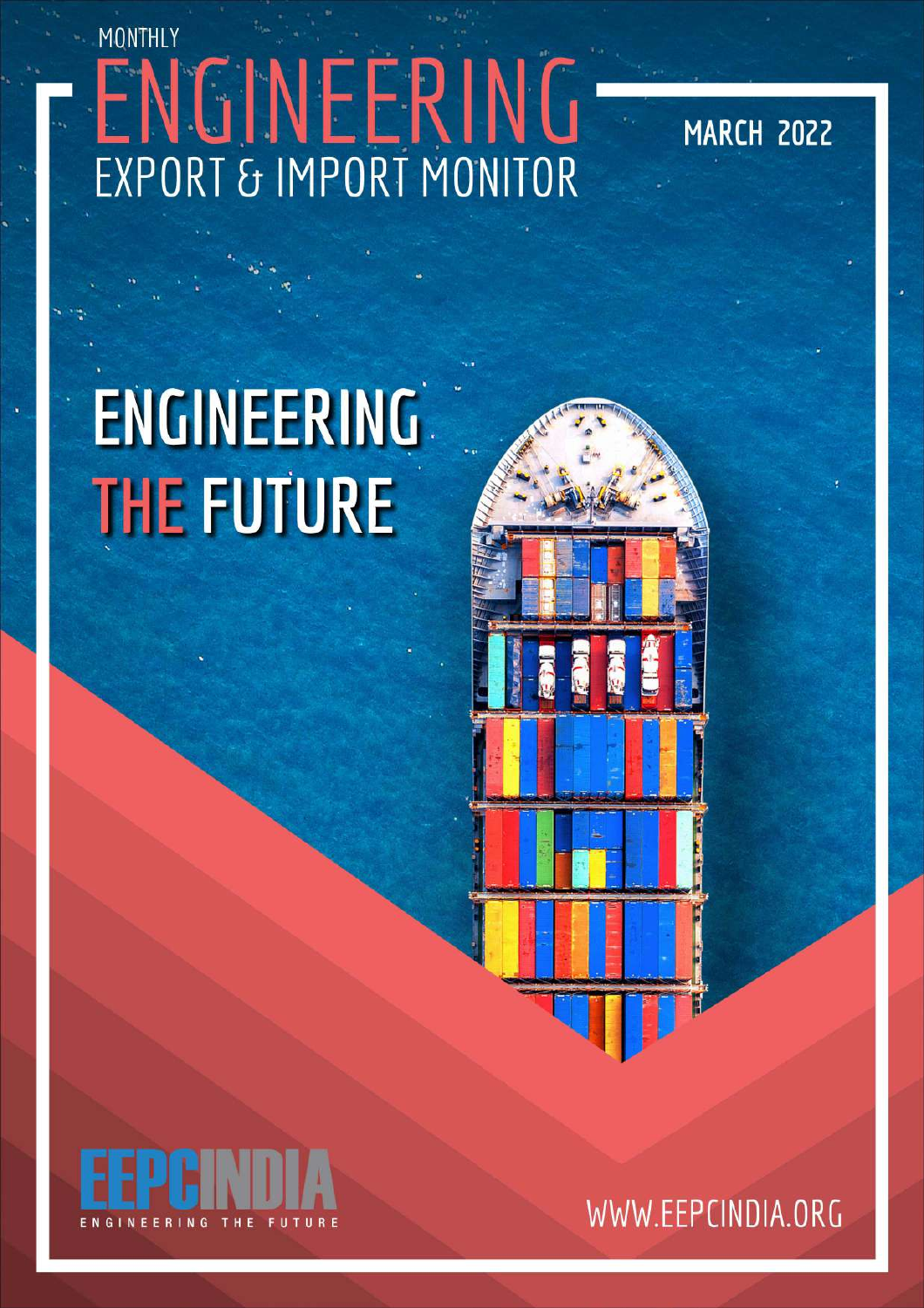## **ANALYSIS OF INDIAN ENGINEERING EXPORTS AND IMPORTS FOR MARCH 2022**

**Engineering exports overachieved the FY 2021-22 target of USD 107.3 billion set by the Government of India and reached an all-time high of USD 112.1 billion**

|                                |             | <b>Export figures</b> (in \$ billion) | % Growth             |                      |                                     |                                                      |
|--------------------------------|-------------|---------------------------------------|----------------------|----------------------|-------------------------------------|------------------------------------------------------|
| <b>Trade Flow</b>              | Mar<br>2021 | Mar<br>2022                           | Apr-Mar<br>$20 - 21$ | Apr-Mar<br>$21 - 22$ | <b>Mar 2022</b><br>Over<br>Mar 2021 | Apr-Mar<br>$21 - 22$<br>Over<br>Apr-Mar<br>$20 - 21$ |
| <b>Engineering exports</b>     | 9.29        | 11.13                                 | 76.72                | 112.10               | 19.7%                               | 46.12%                                               |
| <b>Overall exports</b>         | 35.26       | 42.24                                 | 291.8                | 419.7                | 19.76%                              | 43.81%                                               |
| Share of engineering<br>$(\%)$ | 26.4%       | 26.4%                                 | 26.3%                | 26.7%                |                                     |                                                      |

*Source: DGCI&S and EEPC Analysis*

#### **HIGHLIGHTS**

- **I** India's engineering exports recorded 19.7% percent YoY growth in March 2022 by climbing up to USD 11.13 billion from USD 9.29 billion in March 2021.
- **Exports during April- March 2021-22 stood at USD 112.10 billion, registering 46.12%** growth over the same period last year.
- In April March 2021-22, share of engineering in total merchandise export was 26.7%
- $\downarrow$  32 out of 34 engineering product panels witnessed positive growth during 2021-22 compared to 2020-21.
- $\frac{1}{2}$  Negative Y-o-Y growth during March 2022 was witnessed in "Copper and its products, "Nuclear reactors and boilers", "Prime mica and its products", "Ships, boats and floating structures" and "Tin and its products". While negative growth in cumulative terms for the fiscal 2021-22 was witnessed in "Ships, boats and floating structures" and "Aircrafts, spacecraft and parts"
- **EXPORT THE EXPORT OF VANA registered the highest growth in March 2022 viz-a-viz March 2021.**
- $\frac{1}{2}$  India's engineering imports recorded a positive growth of 6.5% during March 2022 by increasing to US\$ 10.7 billion
- $\frac{1}{2}$  Negative import growth was witnessed by engineering product categories including machine tools, transport equipment and Professional instrument, Optical goods, etc.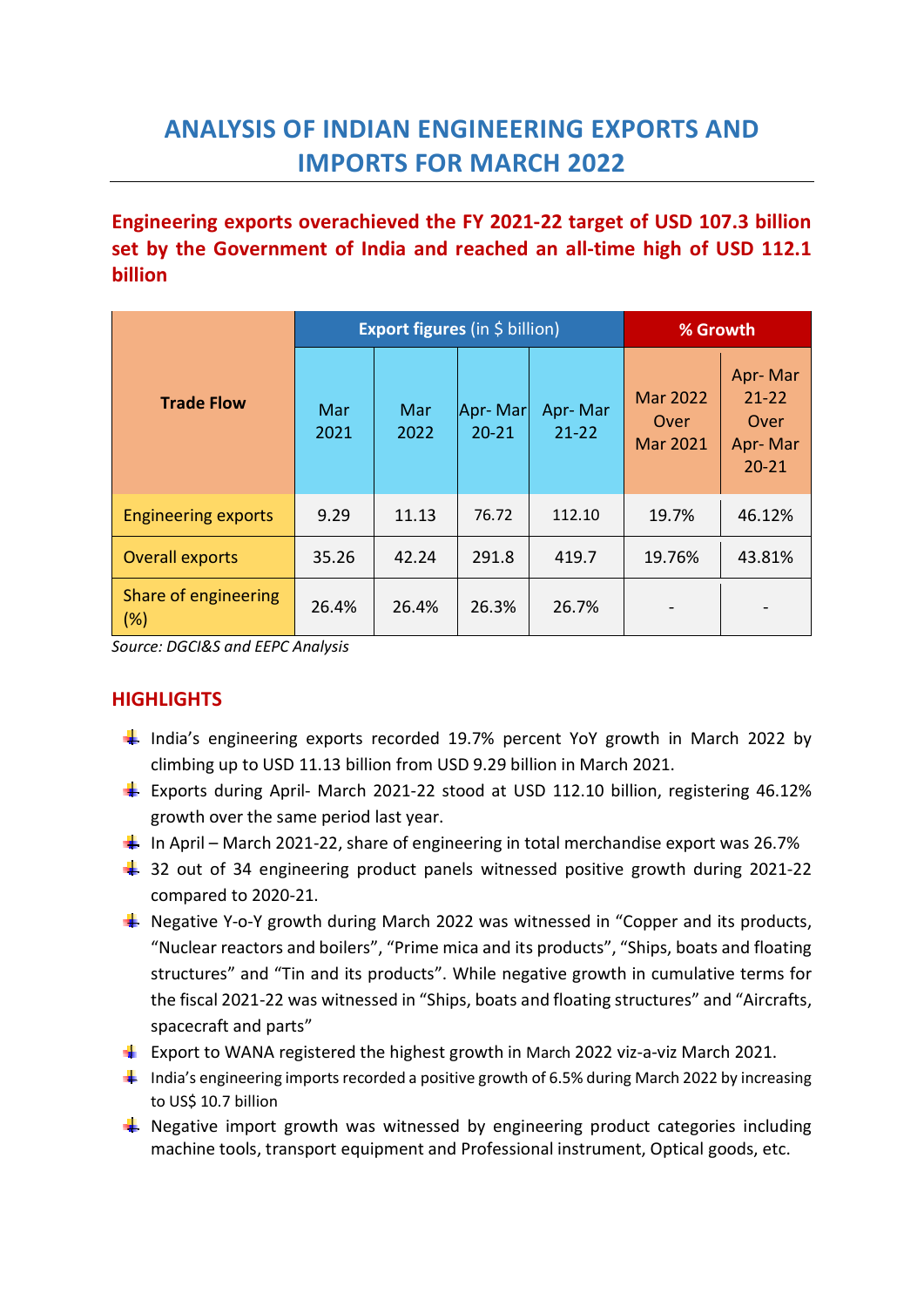#### **EXPORT TARGET**

**India's engineering exports overachieved the engineering export target of USD 107.34 billion for FY 2021-22 set by the Government of India**

**Engineering exports reached USD 112.10 billion in 2021-22 and crossed the stipulated target by USD 4.76 billion.**



**Fig1: Engineering Export Target V/S Achieved for April-March 2021-22 (USD Billion)**

#### **ENGINEERING EXPORTS: MONTHLY TREND**

The monthly engineering figures for 2021-22 vis-à-vis 2020-21 are shown below as per the latest DGCI&S estimates:

|                         |          | (US\$ million) |            |
|-------------------------|----------|----------------|------------|
| <b>Month</b>            | 2020-21  | 2021-22        | Growth (%) |
| <b>April</b>            | 2366.25  | 7970.67        | 236.85     |
| <b>May</b>              | 5645.80  | 8480.56        | 50.21      |
| June                    | 6077.85  | 9177.61        | 51.00      |
| <b>April-June</b>       | 14089.90 | 25628.83       | 81.90      |
| July                    | 6697.14  | 9548.20        | 42.57      |
| <b>August</b>           | 6065.65  | 9621.69        | 58.63      |
| <b>September</b>        | 6896.27  | 9317.25        | 35.11      |
| <b>July-September</b>   | 19659.06 | 28487.14       | 44.91      |
| <b>October</b>          | 6229.91  | 9454.49        | 51.76      |
| <b>November</b>         | 5896.67  | 8095.21        | 37.28      |
| <b>December</b>         | 7072.63  | 10426.47       | 47.42      |
| <b>October-December</b> | 19199.21 | 27976.18       | 45.72      |
| <b>January</b>          | 7413.15  | 9313.27        | 25.63      |

#### **Table 1: Engineering Exports: Monthly trend in 2021-22**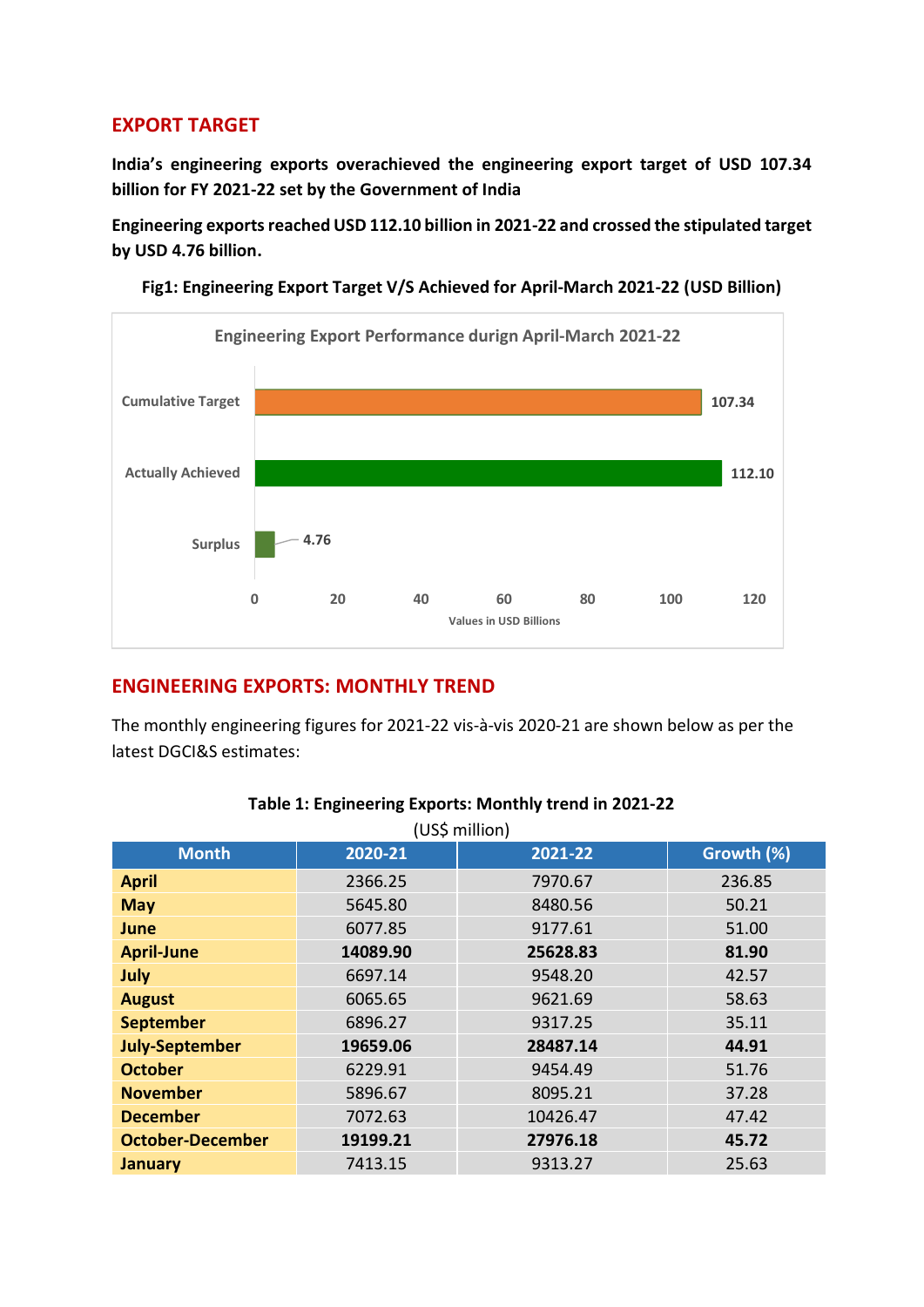| <b>Month</b>       | 2020-21  | 2021-22   | Growth (%) |
|--------------------|----------|-----------|------------|
| <b>February</b>    | 7059.91  | 9565.27   | 35.49      |
| <b>March</b>       | 9298.36  | 11131.66  | 19.72      |
| January-March      | 23771.42 | 30010.19  | 26.24      |
| <b>April-March</b> | 76719.60 | 112102.34 | 46.12      |

Source: DGCIS, Govt. of India.

#### **TOP 25 ENGINEERING EXPORT DESTINATIONS IN MARCH 2022**

We now look at the export scenario of the top 25 nations that had highest demand for Indian engineering products during March 2022 over March 2021 as well as in cumulative terms during 2021-22 vis-à-vis 2020-21.The data clearly shows that top 25 countries contribute almost 75% of total engineering exports.

| <b>Countries</b>    | <b>March</b><br>2021 | <b>March</b><br>2022 | <b>Growth</b><br>(%) | <b>April-</b><br><b>March</b><br>2021 | <b>April-</b><br><b>March</b><br>2022 | <b>Growth</b><br>(%) |
|---------------------|----------------------|----------------------|----------------------|---------------------------------------|---------------------------------------|----------------------|
| USA                 | 1260.2               | 2027.3               | 60.9                 | 11339.0                               | 17329.6                               | 52.8                 |
| <b>UAE</b>          | 309.2                | 553.3                | 78.9                 | 3200.2                                | 5577.9                                | 74.3                 |
| <b>CHINA</b>        | 569.9                | 316.5                | $-44.5$              | 4884.0                                | 5456.2                                | 11.7                 |
| <b>ITALY</b>        | 395.9                | 412.6                | 4.2                  | 2044.6                                | 4127.1                                | 101.9                |
| <b>GERMANY</b>      | 295.9                | 391.4                | 32.3                 | 2835.0                                | 3855.4                                | 36.0                 |
| <b>NEPAL</b>        | 325.3                | 284.4                | $-12.6$              | 2447.6                                | 3445.7                                | 40.8                 |
| <b>TURKEY</b>       | 198.5                | 350.4                | 76.6                 | 1255.7                                | 3363.2                                | 167.8                |
| <b>KOREA RP</b>     | 182.2                | 293.0                | 60.9                 | 1948.9                                | 3079.5                                | 58.0                 |
| UK.                 | 355.1                | 313.0                | $-11.8$              | 2053.8                                | 3037.5                                | 47.9                 |
| <b>BANGLADESH</b>   | 253.6                | 308.8                | 21.8                 | 2088.7                                | 2929.3                                | 40.2                 |
| <b>MEXICO</b>       | 175.6                | 249.6                | 42.1                 | 1935.6                                | 2746.5                                | 41.9                 |
| <b>SINGAPORE</b>    | 279.0                | 200.0                | $-28.3$              | 2758.3                                | 2635.9                                | $-4.4$               |
| <b>VIETNAM</b>      | 204.0                | 217.8                | 6.8                  | 1817.4                                | 2580.7                                | 42.0                 |
| <b>SOUTH AFRICA</b> | 133.5                | 233.5                | 74.9                 | 1591.1                                | 2483.1                                | 56.1                 |
| <b>THAILAND</b>     | 250.8                | 252.3                | 0.6                  | 1780.4                                | 2478.6                                | 39.2                 |
| <b>BELGIUM</b>      | 243.2                | 220.9                | $-9.2$               | 1138.4                                | 2374.3                                | 108.6                |
| <b>INDONESIA</b>    | 567.0                | 190.6                | $-66.4$              | 1840.8                                | 2118.0                                | 15.1                 |
| <b>NETHERLAND</b>   | 121.9                | 248.0                | 103.4                | 1045.8                                | 1988.3                                | 90.1                 |
| <b>SAUDI ARABIA</b> | 109.3                | 234.7                | 114.7                | 1740.3                                | 1910.2                                | 9.8                  |
| <b>FRANCE</b>       | 131.9                | 261.7                | 98.4                 | 1350.0                                | 1863.0                                | 38.0                 |
| <b>BRAZIL</b>       | 150.7                | 171.4                | 13.8                 | 1133.2                                | 1775.6                                | 56.7                 |
| <b>JAPAN</b>        | 99.8                 | 132.8                | 33.1                 | 1021.8                                | 1741.8                                | 70.5                 |
| <b>SRI LANKA</b>    | 115.3                | 95.9                 | $-16.8$              | 994.9                                 | 1634.6                                | 64.3                 |
| <b>SPAIN</b>        | 136.2                | 184.2                | 35.3                 | 911.4                                 | 1596.3                                | 75.1                 |

#### **Table-2: Engineering exports country wise**  US\$ million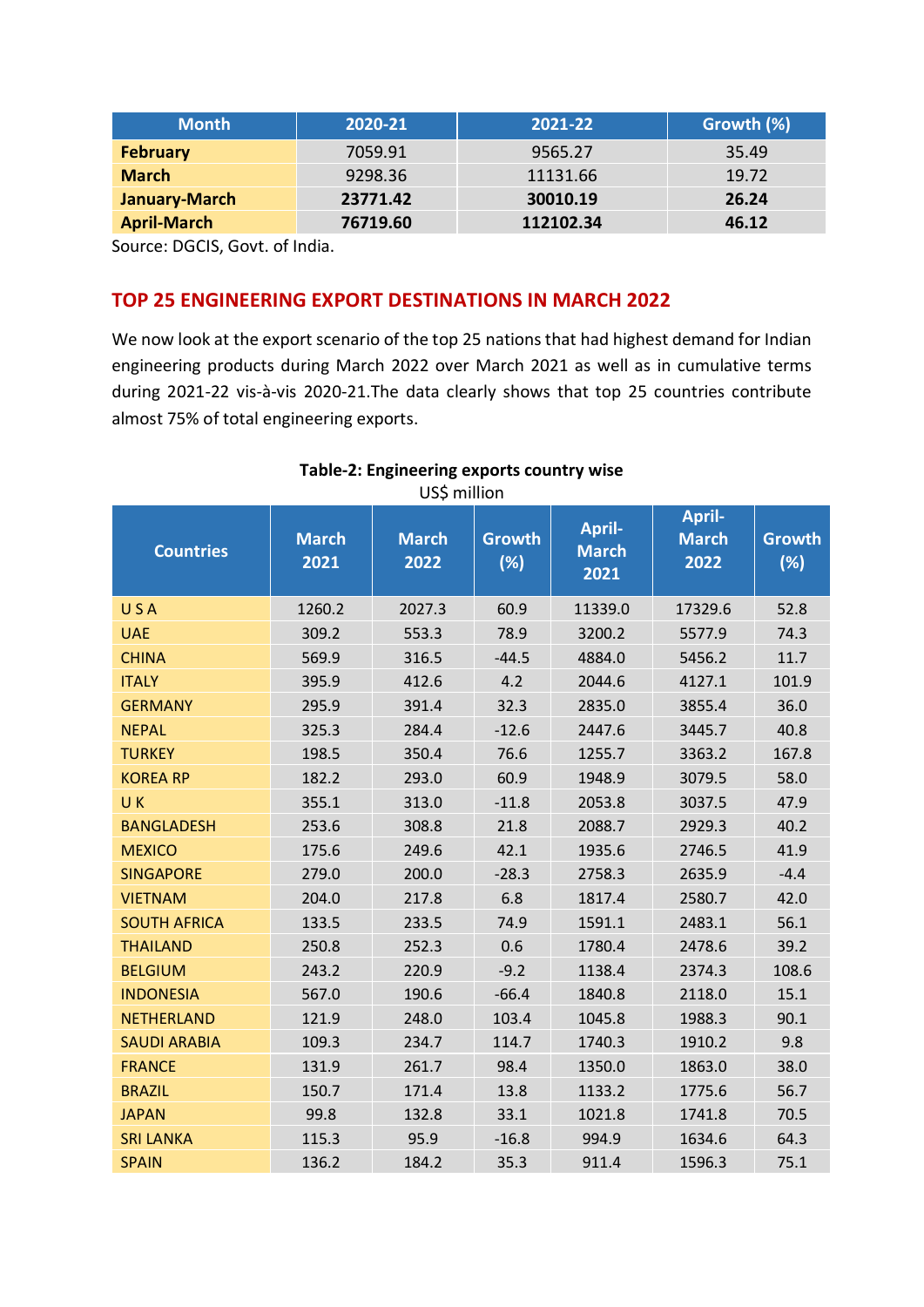| <b>Countries</b>         | <b>March</b><br>2021 | <b>March</b><br>2022 | <b>Growth</b><br>(%) | <b>April-</b><br><b>March</b><br>2021 | <b>April-</b><br><b>March</b><br>2022 | <b>Growth</b><br>(%) |
|--------------------------|----------------------|----------------------|----------------------|---------------------------------------|---------------------------------------|----------------------|
| <b>MALAYSIA</b>          | 176.8                | 196.8                | 11.4                 | 2380.3                                | 1544.4                                | $-35.1$              |
| <b>Total engineering</b> |                      |                      |                      |                                       |                                       |                      |
| exports to top 25        |                      |                      |                      |                                       |                                       |                      |
| countries                | 7040.7               | 8340.9               | 18.5                 | 57537.1                               | 83672.8                               | 45.4                 |
| <b>Total engineering</b> |                      |                      |                      |                                       |                                       |                      |
| exports                  | 9298.4               | 11131.7              | 19.7                 | 76719.6                               | 112102.3                              | 46.1                 |
| Share $(\%)$             | 75.7                 | 74.9                 |                      | 75.0                                  | 74.6                                  |                      |

Source: DGCI&S

#### **REGION WISE INDIA'S ENGINEERING EXPORTS**

The following table depicts region wise India's engineering exports for April-March 2021-22 as opposed to April-March 2020-21.

| <b>Regions</b>          | <b>March 2021</b> | <b>March</b><br>2022 | <b>Growth</b><br>(%) | <b>April-</b><br><b>March</b><br>2020-21 | <b>April-</b><br><b>March</b><br>2021-22 | <b>Growth</b><br>(%) |
|-------------------------|-------------------|----------------------|----------------------|------------------------------------------|------------------------------------------|----------------------|
| <b>EUROPEAN UNION</b>   | 1664.8            | 2244.3               | 34.8                 | 12565.5                                  | 21188.6                                  | 68.6                 |
| <b>NORTH AMERICA</b>    | 1525.6            | 2398.7               | 57.2                 | 14126.4                                  | 21188.1                                  | 50.0                 |
| <b>WANA</b>             | 824.9             | 1559.2               | 89.0                 | 8533.2                                   | 12707.3                                  | 48.9                 |
| <b>ASEAN</b>            | 1561.8            | 1165.1               | $-25.4$              | 11422.5                                  | 12394.3                                  | 8.5                  |
| N E ASIA                | 1016.0            | 857.3                | $-15.6$              | 8965.0                                   | 11965.8                                  | 33.5                 |
| <b>SSA( Sub Saharan</b> |                   |                      |                      |                                          |                                          |                      |
| Africa)                 | 740.9             | 825.7                | 11.5                 | 6227.8                                   | 8540.4                                   | 37.1                 |
| <b>SOUTH ASIA</b>       | 759.7             | 737.3                | $-2.9$               | 6014.1                                   | 8487.4                                   | 41.1                 |
| <b>OTHER EUROPE</b>     | 585.4             | 691.3                | 18.1                 | 3578.7                                   | 6927.7                                   | 93.6                 |
| <b>LATIN AMERICA</b>    | 426.0             | 502.1                | 17.9                 | 3208.9                                   | 5143.4                                   | 60.3                 |
| <b>OCEANIA</b>          | 98.1              | 118.9                | 21.2                 | 960.8                                    | 1369.8                                   | 42.6                 |
| <b>CIS</b>              | 93.2              | 30.1                 | $-67.7$              | 927.0                                    | 1245.2                                   | 34.3                 |
| <b>OTHERS</b>           | 1.9               | 1.6                  | $-17.0$              | 189.7                                    | 944.3                                    | 397.7                |
| <b>Grand Total</b>      | 9298.4            | 11131.7              | 19.7                 | 76719.6                                  | 112102.3                                 | 46.1                 |

#### **Table 3: Region wise engineering exports in April-March 2021** US\$ million

Source: DGCI&S

Note: \*Figures have been rounded off.

Source: DGCI&S; \*\*Myanmar has been included in ASEAN and not in South Asia, since ASEAN is a formal economic grouping.

**Fig 2: Region-wise shares of India's engineering exports during April-March 2021-22**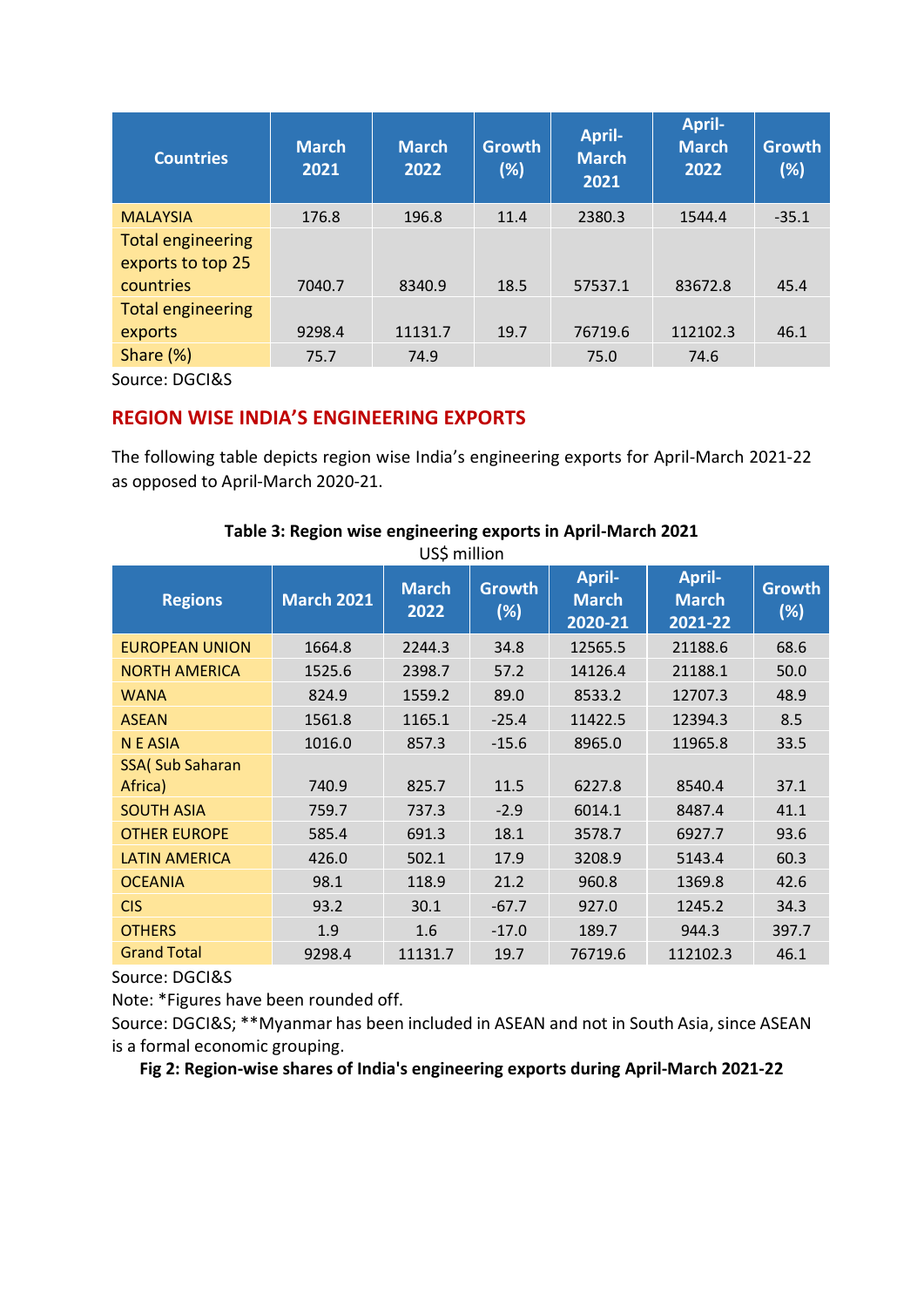

#### **PRODUCT PANEL WISE ENGINEERING EXPORTS**

We begin by looking at the Engineering Panel wise exports for the month of March 2022 visà-vis March 2021 as well as the cumulative exports for the **fiscal 2021-22 vis-à-vis 2020-21**. These are indicated in the tables below

| <b>Product panels</b>                       | <b>March</b><br>2021 | <b>March</b><br>2022 | <b>Growth</b> | April'20 -<br><b>March</b><br>'21 | April'21-<br><b>March</b><br>'22 | <b>Growth</b> |
|---------------------------------------------|----------------------|----------------------|---------------|-----------------------------------|----------------------------------|---------------|
| <b>Iron and Steel</b>                       | 1713.35              | 1944.36              | 13.5%         | 12123.89                          | 22895.39                         | 88.8%         |
| <b>Products of Iron and</b><br><b>Steel</b> | 719.07               | 958.93               | 33.4%         | 6557.31                           | 8793.82                          | 34.1%         |
| <b>Sub Total</b>                            | 2432.42              | 2903.29              | 19.4%         | 18681.2                           | 31689.21                         | 69.6%         |

#### **Table 4a. Trend in exports of iron and steel and its products**  US\$ Million

Source: DGCI&S

#### **Table 4b. Trend in exports of Non-Ferrous Metals and Products**

| <b>Product panels</b>                     | <b>March</b><br>2021 | <b>March</b><br>2022 | <b>Growth</b> | <b>April'20 -</b><br><b>March</b><br>'21 | April'21-<br><b>March</b><br>'22 | <b>Growth</b> |
|-------------------------------------------|----------------------|----------------------|---------------|------------------------------------------|----------------------------------|---------------|
| <b>Copper and products</b>                | 285.01               | 223.36               | $-21.6%$      | 1444.12                                  | 2429.25                          | 68.2%         |
| Aluminium and<br>products                 | 645.26               | 1103.36              | 71.0%         | 5797.39                                  | 10526.48                         | 81.5%         |
| Zinc and products                         | 66.69                | 168.49               | 152.6%        | 742.63                                   | 1005.99                          | 35.4%         |
| <b>Nickel and products</b>                | 5.33                 | 28.49                | 434.2%        | 56.34                                    | 127.59                           | 126.4%        |
| Lead and products                         | 28.12                | 74.87                | 166.3%        | 348.47                                   | 544.12                           | 56.1%         |
| Tin and products                          | 2.12                 | 1.45                 | $-31.4%$      | 9.94                                     | 19.23                            | 93.5%         |
| <b>Other Non-Ferrous</b><br><b>Metals</b> | 73.56                | 74.49                | 1.3%          | 575.39                                   | 802.55                           | 39.4%         |
| <b>Sub Total</b>                          | 1106.09              | 1674.51              | 51.4%         | 8974.28                                  | 15455.21                         | 72.2%         |

Source: DGCI&S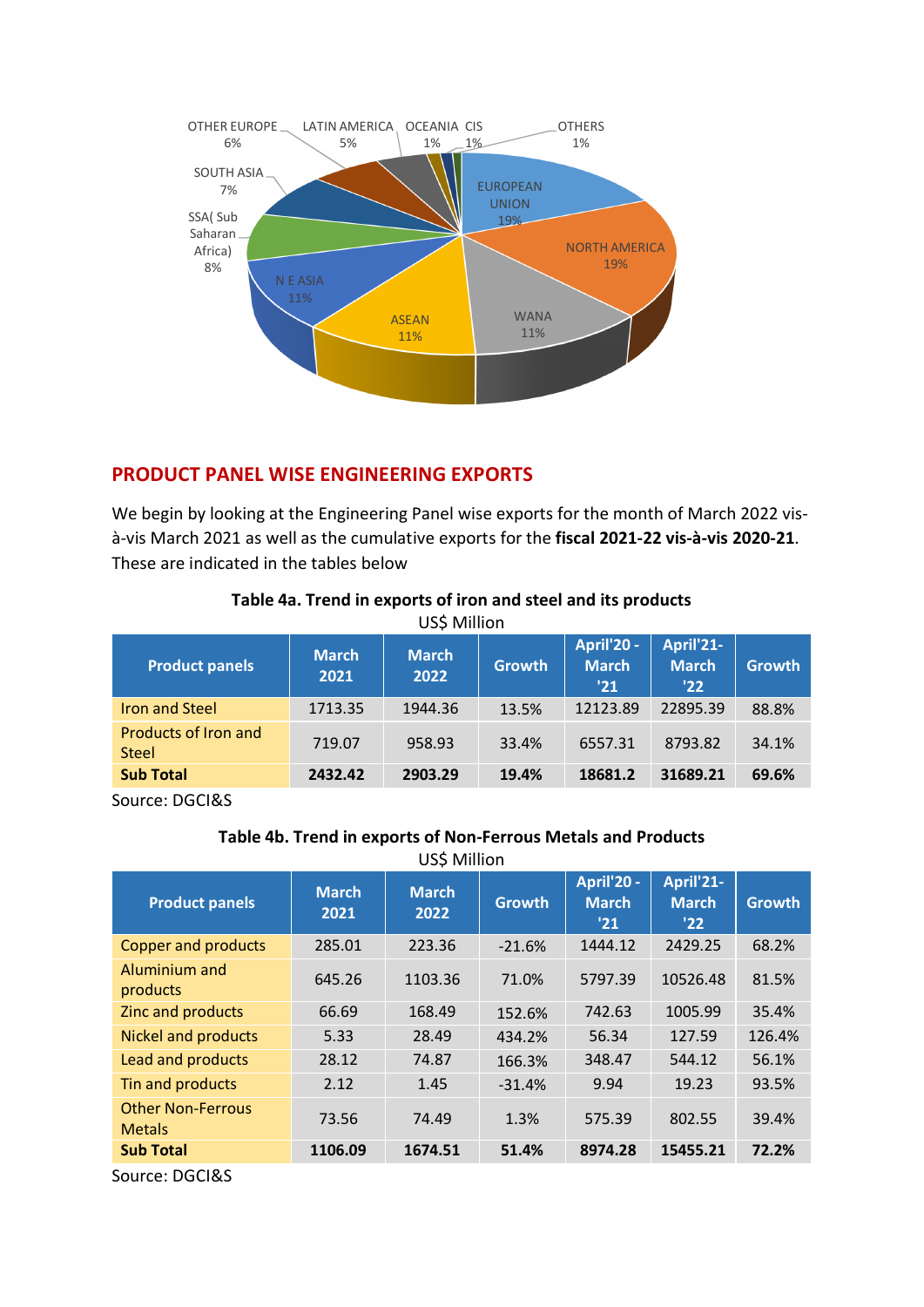| <b>Product panels</b>                                                      | <b>March</b><br>2021 | <b>March</b><br>2022 | <b>Growth</b> | <b>April'20 -</b><br><b>March</b><br>'21 | April'21-<br><b>March</b><br>'22 | <b>Growth</b> |
|----------------------------------------------------------------------------|----------------------|----------------------|---------------|------------------------------------------|----------------------------------|---------------|
| <b>Industrial Machinery</b><br>like Boilers, parts, etc                    | 678.41               | 806.75               | 18.9%         | 5524.00                                  | 8011.09                          | 45.0%         |
| <b>IC Engines and Parts</b>                                                | 291.84               | 328.20               | 12.5%         | 2493.57                                  | 3362.82                          | 34.8%         |
| Pumps of all types                                                         | 102.59               | 111.28               | 8.5%          | 883.51                                   | 1225.90                          | 38.7%         |
| Air condition and<br>Refrigerators                                         | 124.10               | 172.45               | 39.0%         | 1069.63                                  | 1467.09                          | 37.1%         |
| <b>Industrial Machinery</b><br>for dairy, food<br>processing, textiles etc | 678.41               | 806.75               | 18.9%         | 5524.00                                  | 8011.09                          | 45.02%        |
| <b>Machine Tools</b>                                                       | 53.48                | 65.04                | 21.6%         | 437.03                                   | 680.54                           | 55.7%         |
| Machinery for Injecting<br>moulding, valves and<br><b>ATMs</b>             | 165.06               | 191.50               | 16.0%         | 1598.36                                  | 1930.31                          | 20.7%         |
| <b>Sub Total</b>                                                           | 2093.89              | 2481.97              | 18.5%         | 17530.1                                  | 24688.84                         | 40.8%         |

#### **Table 4c. Trend in exports of Industrial Machinery** US\$ Million

Source: DGCI&S

#### **Table 4d. Trend in exports of Electrical Machinery and Equipment** US\$ Million

| <b>Product panels</b>       | <b>March</b><br>2021 | <b>March</b><br>2022 | <b>Growth</b> | April'20 -<br>March '21 | April'21-<br><b>March</b><br>'22 | <b>Growth</b> |
|-----------------------------|----------------------|----------------------|---------------|-------------------------|----------------------------------|---------------|
| <b>Electrical Machinery</b> | 841.30               | 1207.88              | 43.6%         | 8125.69                 | 10370.58                         | 27.6%         |
| -----                       |                      |                      |               |                         |                                  |               |

Source: DGCI&S

#### **Table 4e. Trend in exports of Auto and auto parts** US\$ Million

| <b>Product panels</b>                   | <b>March</b><br>2021 | <b>March</b><br>2022 | <b>Growth</b> | <b>April'20 -</b><br><b>March</b><br>'21 | April'21-<br><b>March</b><br>'22 | <b>Growth</b> |
|-----------------------------------------|----------------------|----------------------|---------------|------------------------------------------|----------------------------------|---------------|
| <b>Motor Vehicle/cars</b>               | 534.29               | 757.14               | 41.7%         | 5105.69                                  | 7582.06                          | 48.5%         |
| <b>Two and Three</b><br><b>Wheelers</b> | 268.00               | 276.51               | 3.2%          | 2057.47                                  | 2986.21                          | 45.1%         |
| Auto<br>Components/Part                 | 616.68               | 656.04               | 6.4%          | 4958.23                                  | 6879.07                          | 38.7%         |
| <b>Auto Tyres and Tubes</b>             | 222.2                | 294.1                | 32.3%         | 1968.2                                   | 2924.3                           | 48.6%         |
| <b>Sub Total</b>                        | 1641.1               | 1983.7               | 20.9          | 14089.5                                  | 20371.6                          | 44.6          |

Source: DGCI&S

#### **Table 4f. Trend in exports of aircraft, spacecraft and parts and ships, boats and floating structures** US\$ Million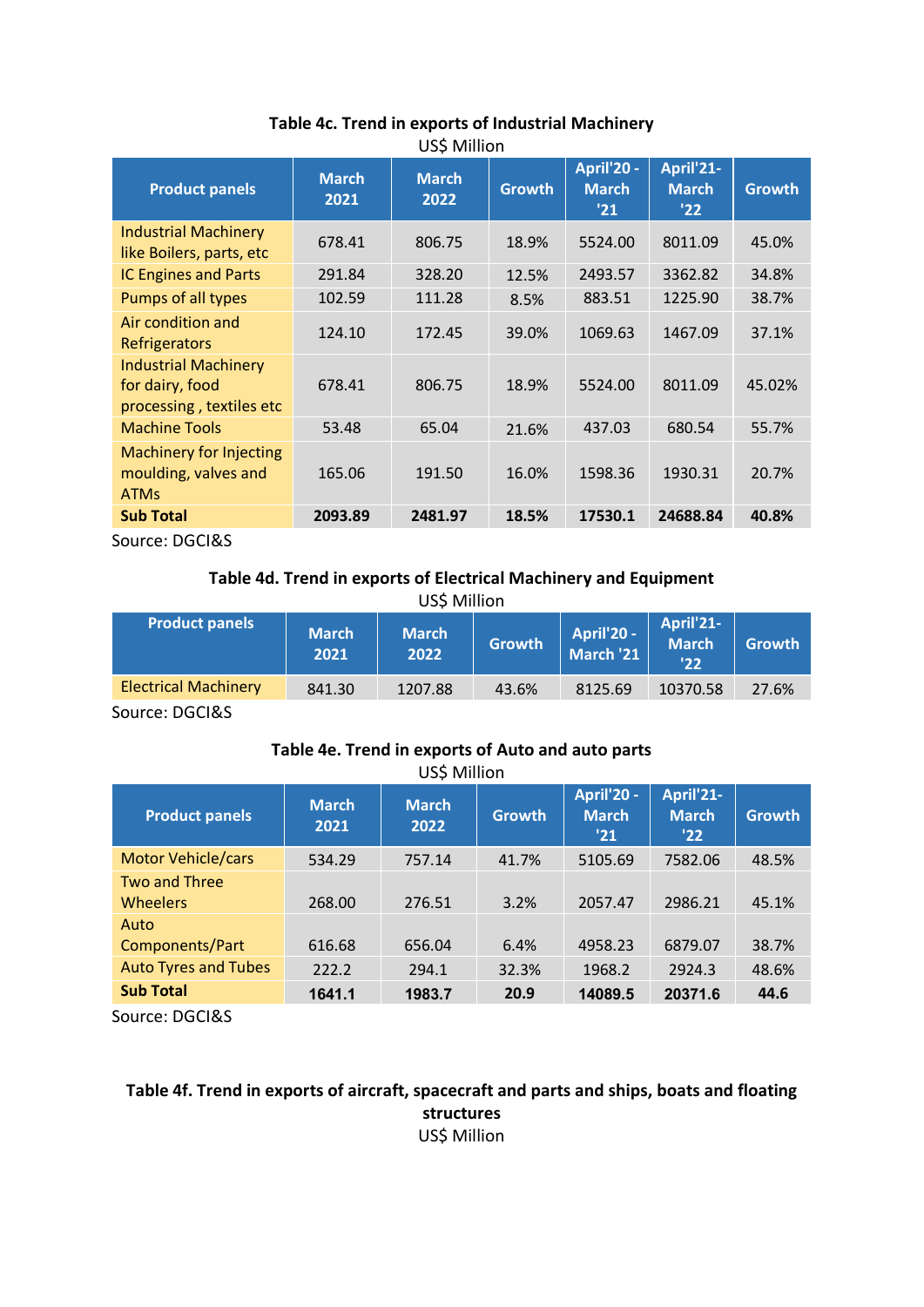| <b>Product panels</b>                                 | <b>March</b><br>2021 | <b>March</b><br>2022 | Growth   | <b>April'20 -</b><br><b>March</b><br>'21 | April'21-<br><b>March</b><br>'22 | <b>Growth</b> |
|-------------------------------------------------------|----------------------|----------------------|----------|------------------------------------------|----------------------------------|---------------|
| <b>Aircrafts and Spacecraft</b><br>parts and products | 105.78               | 117.32               | 10.9%    | 1165.53                                  | 1157.77                          | $-0.7%$       |
| <b>Ships Boats and Floating</b><br>products and parts | 647.44               | 320.30               | $-50.5%$ | 4488.15                                  | 3587.33                          | $-20.1%$      |
| Source: DGCI&S                                        |                      |                      |          |                                          |                                  |               |

#### **Table 4g. Trend in exports of other engineering products** US\$ Million

| יוטוווויוי עטט                                        |                      |                      |               |                                   |                                  |               |  |  |  |
|-------------------------------------------------------|----------------------|----------------------|---------------|-----------------------------------|----------------------------------|---------------|--|--|--|
| <b>Product panels</b>                                 | <b>March</b><br>2021 | <b>March</b><br>2022 | <b>Growth</b> | April'20 -<br><b>March</b><br>'21 | April'21-<br><b>March</b><br>'22 | <b>Growth</b> |  |  |  |
| <b>Medical and Scientific</b><br>instruments          | 143.08               | 175.78               | 22.9%         | 1381.45                           | 1731.67                          | 25.4%         |  |  |  |
| <b>Railway Transport</b>                              | 37.94                | 44.59                | 17.5%         | 172.91                            | 416.54                           | 140.9%        |  |  |  |
| <b>Hand Tools &amp; Cutting</b><br><b>Tools</b>       | 80.36                | 88.42                | 10.0%         | 715.36                            | 986.64                           | 37.9%         |  |  |  |
| <b>Bicycle &amp; Parts</b>                            | 40.30                | 44.11                | 9.5%          | 349.66                            | 460.74                           | 31.8%         |  |  |  |
| Cranes Lifts &<br><b>Winches</b>                      | 60.15                | 63.71                | 5.9%          | 478.93                            | 651.93                           | 36.1%         |  |  |  |
| <b>Office Equipments</b>                              | 19.71                | 20.25                | 2.8%          | 151.10                            | 209.74                           | 31.8%         |  |  |  |
| <b>Other Construction</b><br><b>Machinery</b>         | 172.15               | 199.10               | 15.7%         | 1251.36                           | 2114.62                          | 36.1%         |  |  |  |
| <b>Prime Mica &amp; Mica</b><br><b>Products</b>       | 2.42                 | 1.78                 | $-26.3%$      | 24.11                             | 31.92                            | 38.8%         |  |  |  |
| <b>Project Goods</b>                                  | 317.36               | 398.94               | 25.7%         | 2830.20                           | 3893.05                          | 69.0%         |  |  |  |
| <b>Other Rubber Product</b><br><b>Except Footwear</b> | 143.08               | 175.78               | 22.9%         | 1381.45                           | 1731.67                          | 25.4%         |  |  |  |
| <b>Other Misc. Items</b>                              | 37.94                | 44.59                | 17.5%         | 172.91                            | 416.54                           | 140.9%        |  |  |  |

#### **ENGINEERING PRODUCT PANELS – COUNTRY-WISE ANALYSIS**

We now analyze the performance of some of the important products for the fiscal 2021-22 vis-à-vis 2020-21. We have taken the major panels and computed the top importers to get an idea of the current trade pattern. (Tables 5)

| <b>Product panels</b> | <b>Top 5 nations</b> | 2020-21 | 2021-22 | <b>Growth</b><br>(%) |  |
|-----------------------|----------------------|---------|---------|----------------------|--|
| <b>Iron and Steel</b> | <b>ITALY</b>         | 938.2   | 2140.0  | 128%                 |  |
|                       | <b>UAE</b>           | 765.3   | 1653.7  | 116%                 |  |
|                       | <b>BELGIUM</b>       | 543.5   | 1518.3  | 179%                 |  |
|                       | <b>VIETNAM</b>       | 1030.4  | 1470.8  | 43%                  |  |
|                       | <b>CHINA</b>         | 2512.6  | 1409.2  | $-44%$               |  |

#### **Table 5: Export of Different Panels**  US\$ Million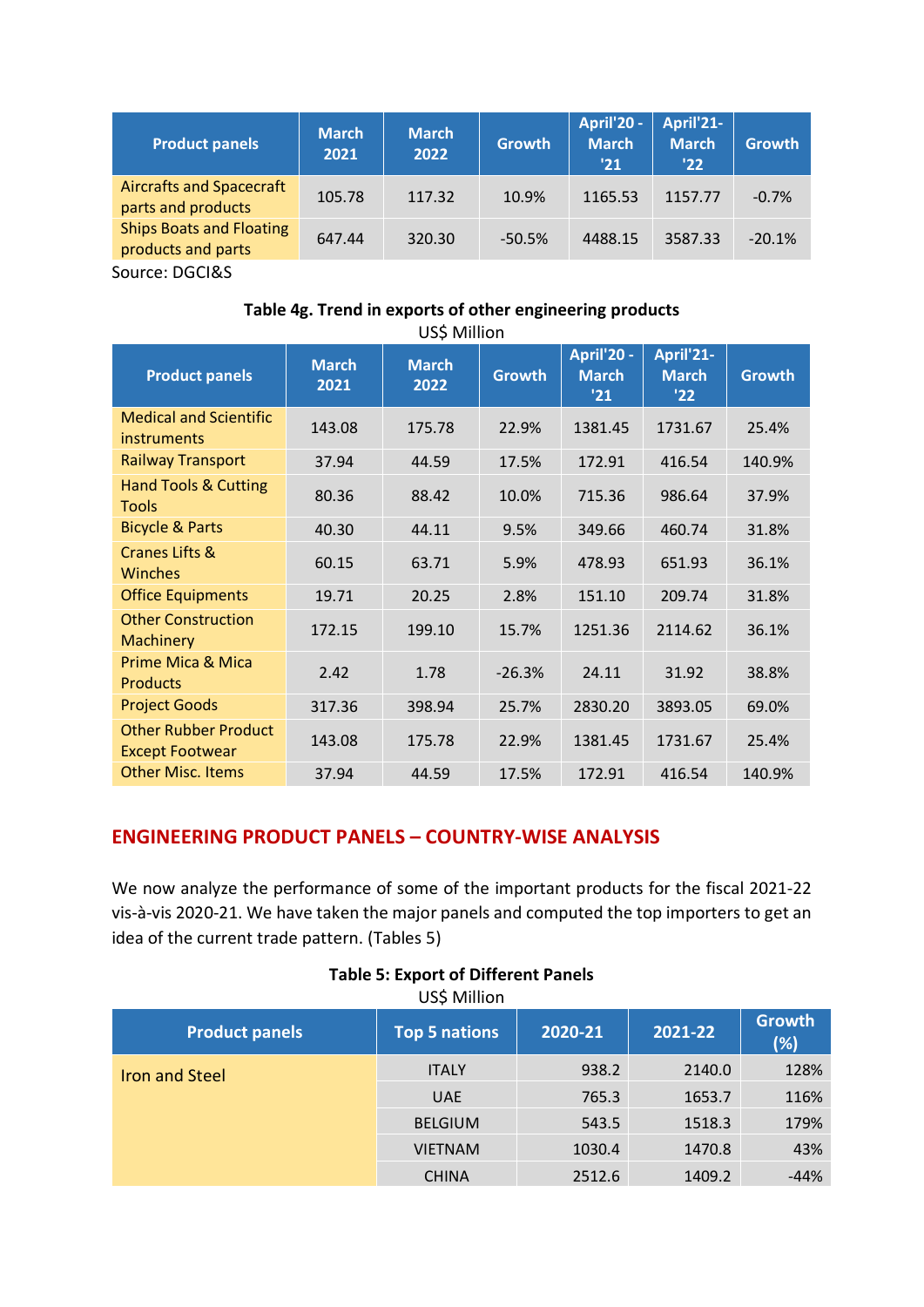| <b>Product panels</b>             | <b>Top 5 nations</b> | 2020-21 | 2021-22 | <b>Growth</b><br>(%) |
|-----------------------------------|----------------------|---------|---------|----------------------|
| <b>Products of Iron and Steel</b> | USA                  | 1478.48 | 2658.17 | 80%                  |
|                                   | <b>GERMANY</b>       | 316.78  | 458.70  | 45%                  |
|                                   | UK                   | 271.32  | 420.76  | 55%                  |
|                                   | <b>UAE</b>           | 315.59  | 413.75  | 31%                  |
|                                   | NETHERLAND           | 168.42  | 299.71  | 78%                  |
| <b>Industrial Machinery</b>       | USA                  | 2011.9  | 3303.3  | 64%                  |
|                                   | <b>THAILAND</b>      | 787.4   | 1061.5  | 35%                  |
|                                   | <b>GERMANY</b>       | 642.1   | 889.6   | 39%                  |
|                                   | <b>CHINA</b>         | 592.7   | 830.9   | 40%                  |
|                                   | <b>BANGLADESH</b>    | 503.3   | 617.2   | 23%                  |
| <b>Automobiles (Motor</b>         | <b>SOUTH AFRICA</b>  | 559.2   | 1189.9  | 113%                 |
| <b>Vehicles/Cars and Two and</b>  | <b>MEXICO</b>        | 954.2   | 1136.0  | 19%                  |
| Three Wheelers)                   | <b>NIGERIA</b>       | 468.1   | 616.8   | 32%                  |
|                                   | <b>SAUDI ARAB</b>    | 511.4   | 577.5   | 13%                  |
|                                   |                      |         |         |                      |
|                                   | <b>NEPAL</b>         | 369.1   | 537.5   | 46%                  |
| <b>Non-Ferrous metals</b>         | <b>CHINA</b>         | 1212.5  | 2458.2  | 103%                 |
|                                   | <b>KOREA RP</b>      | 1291.9  | 1916.8  | 48%                  |
|                                   | USA                  | 813.6   | 1460.8  | 80%                  |
|                                   | <b>TURKEY</b>        | 82.8    | 755.4   | 812%                 |
|                                   | <b>ITALY</b>         | 88.39   | 501.14  | 467%                 |
| <b>Electrical Machinery and</b>   | USA                  | 2560.3  | 3083.4  | 20%                  |
| Components                        | <b>GERMANY</b>       | 634.0   | 665.6   | 5%                   |
|                                   | <b>FRANCE</b>        | 273.7   | 552.3   | 102%                 |
|                                   | <b>POLAND</b>        | 202.5   | 537.5   | 165%                 |
|                                   | UK.                  | 381.9   | 531.9   | 39%                  |
| <b>Aircrafts and Space crafts</b> | USA                  | 395.8   | 395.8   | 0%                   |
|                                   | <b>FRANCE</b>        | 189.9   | 213.8   | 13%                  |
|                                   | UK                   | 94.0    | 107.9   | 15%                  |
|                                   | SINGAPORE            | 116.4   | 79.2    | $-32%$               |
|                                   | <b>GERMANY</b>       | 48.2    | 67.5    | 40%                  |
| <b>Ships, Boats and Floating</b>  | <b>UAE</b>           | 396.5   | 1053.4  | 166%                 |
| <b>Structures and parts</b>       | SINGAPORE            | 1263.3  | 672.2   | $-47%$               |
|                                   | <b>SRI LANKA</b>     | 269.9   | 485.6   | 80%                  |
|                                   | <b>MALAYSIA</b>      | 264.9   | 360.9   | 36%                  |
|                                   | <b>OMAN</b>          | 70.4    | 271.5   | 286%                 |
| <b>Auto Components (including</b> | USA                  | 1459.6  | 2211.8  | 52%                  |
| <b>Auto Parts and Auto Tyres)</b> | <b>GERMANY</b>       | 407.6   | 554.0   | 36%                  |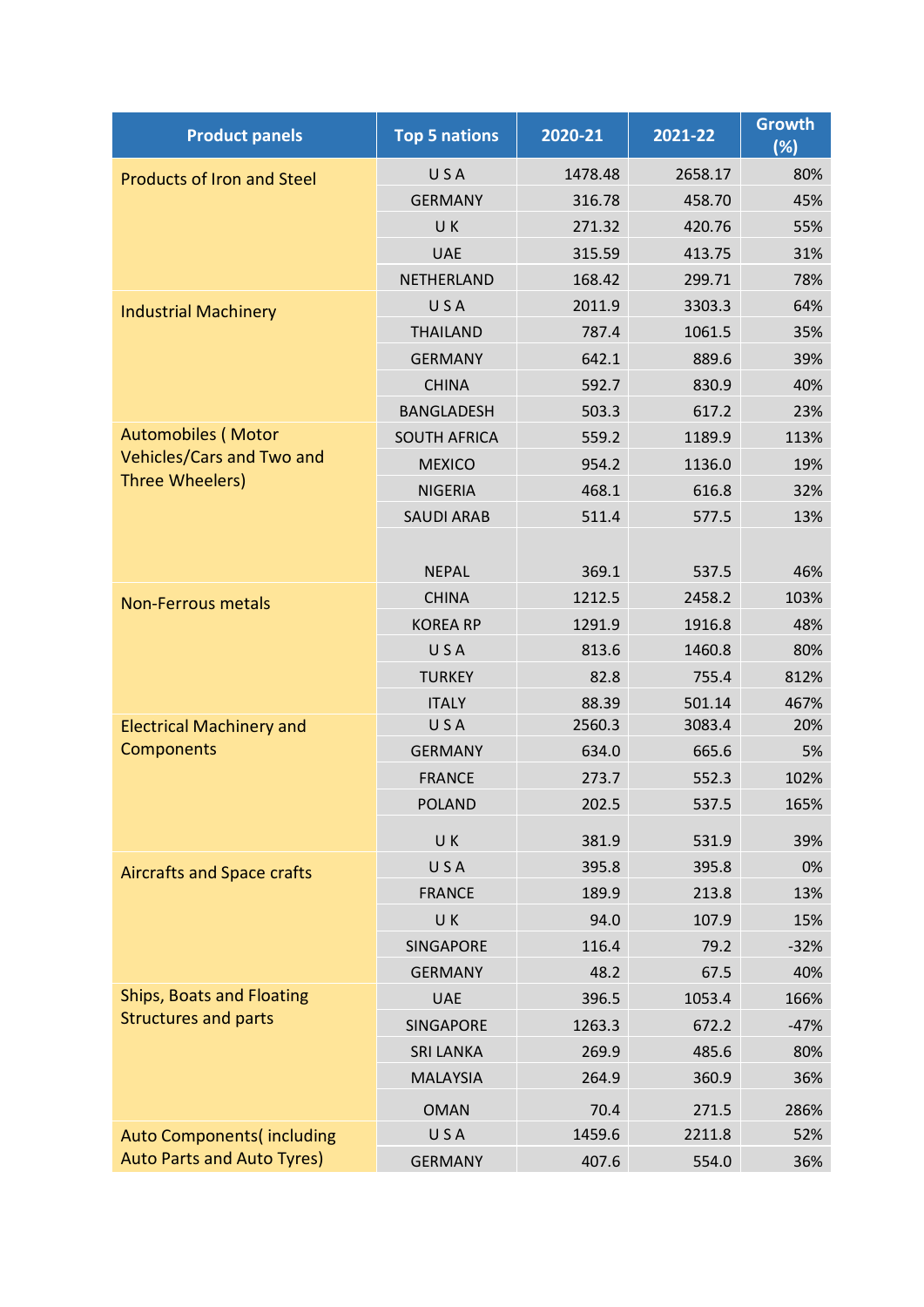| <b>Product panels</b> | <b>Top 5 nations</b> | 2021-22<br>2020-21 |       | <b>Growth</b><br>(%) |  |
|-----------------------|----------------------|--------------------|-------|----------------------|--|
|                       | <b>BANGLADESH</b>    | 371.2              | 517.8 | 39%                  |  |
|                       | <b>BRAZIL</b>        | 262.9              | 469.2 | 78%                  |  |
|                       | <b>TURKEY</b>        | 312.6              | 378.2 | 21%                  |  |

Source: DGCI&S

- **If Italy, UAE and Belgium were the top three importers of Indian Iron and Steel during** 2021-22 whereas USA, Germany and UK were the top three importers of India's 'Products of Iron & Steel' during the same period as compared to 2020-21.
- $\frac{1}{2}$  USA was the largest importer of Indian 'Industrial machinery' during 2021-22 in India's global import of the product group. Thailand and Germany were the two immediate followers of USA.
- $\frac{1}{2}$  South Africa, Mexico and Nigeria were top three importers of India's Automobiles during 2021-22 in India's global exports respectively over the same period last fiscal.
- $\frac{1}{2}$  China, South Korea and USA were the top three importers of India's Non-ferrous metals and products' during 2021-22 whereas USA, Germany and France were the three top importers of Indian Electrical Machinery & Components during the same period.
- $\frac{1}{2}$  USA, France and UK were the top three importers of India's 'Aircrafts and Spacecrafts' during 2021-22 in India's total global exports of the product followed by Singapore and Germany.
- $\frac{1}{2}$  UAE, Singapore and Sri Lanka became the largest importer of ships, boats and floating structures followed by Malaysia and Oman. While for the auto components' product group, USA remained the top importer in 2021-22 followed by Germany, Bangladesh, Brazil and Turkey.

### **CORRELATION BETWEEN MANUFACTURING PRODUCTION AND ENGINEERING EXPORTS**

Engineering sector is an important component of the broader manufacturing sector and the share of engineering production in overall manufacturing output is quite significant. As exports generally come from what is produced within a country, some correlation between manufacturing production growth and engineering export growth should exist. We briefly looked at the trend in manufacturing growth as also engineering export growth to see if they move in tandem. It may be mentioned that manufacturing has 77.63% weightage in India's industrial production.

**Engineering exports growth and manufacturing output growth moved in the same direction in as many as nine out of twelve months in each of the fiscal years 2019-20 and 2020-21.**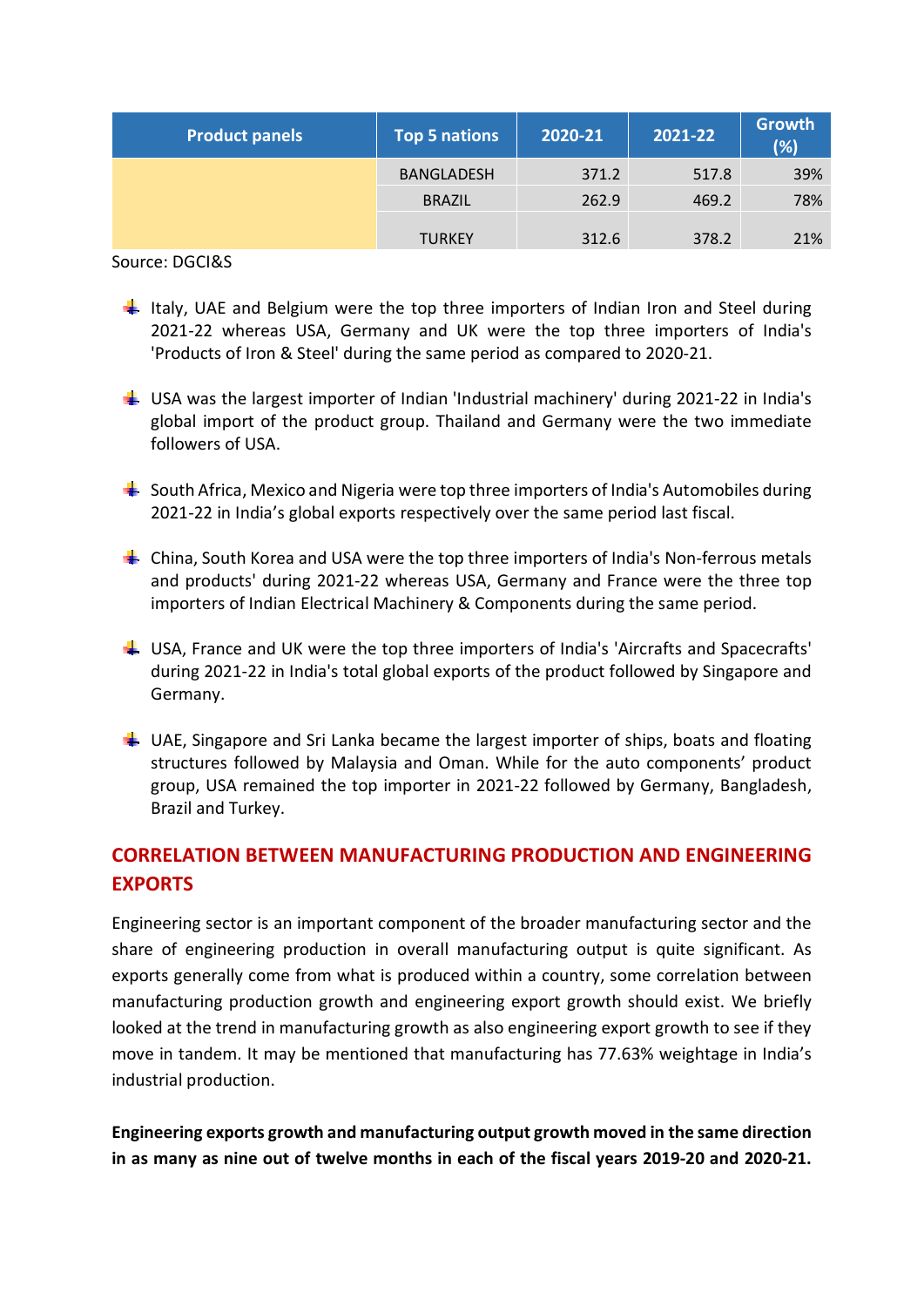**During the ongoing fiscal,** engineering export growth and manufacturing growth moved in the same direction in 6 out of 11 months till February 2022.

The link between these two may not be established on a monthly basis, but a positive correlation may be seen if medium to long term trend is considered.

| <b>Months/ Year</b> | Engg. Export Growth (%) | <b>Manufacturing Growth (%)</b> |
|---------------------|-------------------------|---------------------------------|
| April 2020          | $-63.05$                | $-66.6$                         |
| <b>May 2020</b>     | $-22.17$                | $-37.8$                         |
| <b>June 2020</b>    | $-5.18$                 | $-17.0$                         |
| <b>July 2020</b>    | 10.56                   | $-11.4$                         |
| August 2020         | $-7.01$                 | $-7.6$                          |
| September 2020      | 4.09                    | $-0.4$                          |
| October 2020        | $-5.01$                 | 4.5                             |
| November 2020       | $-8.37$                 | $-1.6$                          |
| December 2020       | $-0.93$                 | 2.7                             |
| January 2021        | 16.66                   | $-0.9$                          |
| February 2021       | $-4.94$                 | $-3.4$                          |
| <b>March 2021</b>   | 67.75                   | 28.3                            |
| <b>April 2021</b>   | 237.82                  | 196.0                           |
| <b>May 2021</b>     | 50.65                   | 32.1                            |
| <b>June 2021</b>    | 51.44                   | 13.2                            |
| <b>July 2021</b>    | 42.99                   | 10.5                            |
| August 2021         | 59.09                   | 11.1                            |
| September 2021      | 35.50                   | 4.3                             |
| October 2021        | 52.20                   | 3.3                             |
| November 2021       | 37.68                   | 0.8                             |
| December 2021       | 47.84                   | 0.2                             |
| January 2022        | 25.97                   | 1.1                             |
| February 2022       | 33.31                   | 0.8                             |
| <b>March 2022</b>   | 19.72                   | NA                              |

#### **Table 6: Engineering exports growth vis-à-vis manufacturing growth from April 2020**

(Source: Department of Commerce and CSO)

#### **IMPACT OF EXCHANGE RATE ON INDIA'S EXPORTS**

How did the exchange rate fare during March 2022 and what was the recent trend in Re-Dollar movement? In order to get a clearer picture of the recent Re-Dollar trend, not only we took the exchange rate of March 2022, but also considered monthly average exchange rate of Rupee vis-à-vis the US Dollar for each month of fiscal 2021-22 as well as 2020-21 as mere one month figure does not reflect any trend. However, the following table clearly depicts the short-term trend: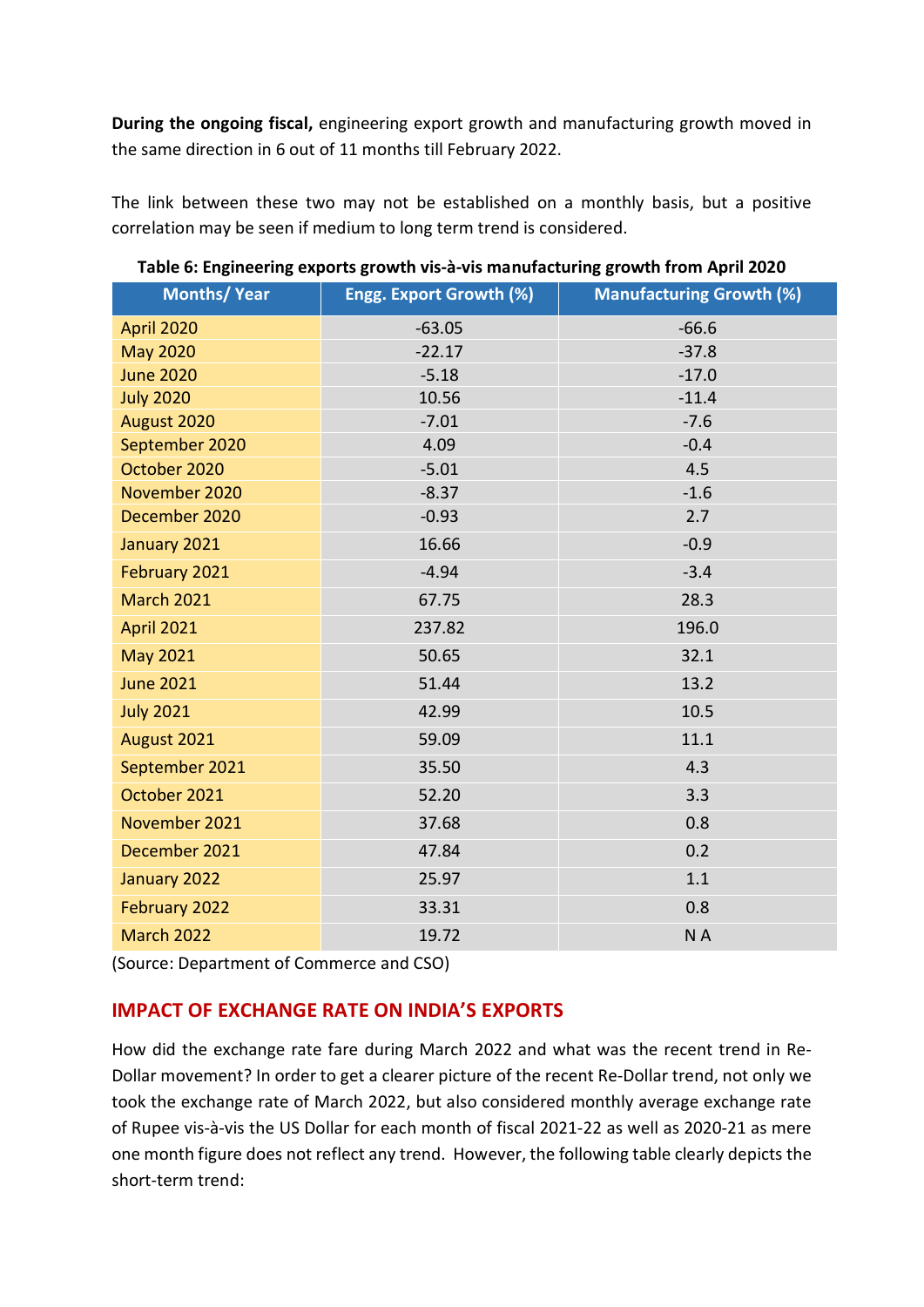| <b>Monthly Average Exchange Rate</b> | (1 USD to INR) |         | Year-on-<br><b>Year</b> | <b>Direction</b> | Month-<br>on-Month   | <b>Direction</b> |
|--------------------------------------|----------------|---------|-------------------------|------------------|----------------------|------------------|
| <b>Month</b>                         | 2020-21        | 2021-22 | Change (%)              |                  | <b>Change</b><br>(%) |                  |
| April                                | 76.24          | 74.47   | $-2.32$                 | Appreciation     | 2.31                 | Depreciation     |
| <b>May</b>                           | 75.66          | 73.27   | $-3.16$                 | Appreciation     | $-1.61$              | Appreciation     |
| June                                 | 75.73          | 73.56   | $-2.87$                 | Appreciation     | 0.40                 | Depreciation     |
| July                                 | 74.99          | 74.63   | $-0.48$                 | Appreciation     | 1.45                 | Depreciation     |
| August                               | 74.67          | 74.19   | $-0.64$                 | Appreciation     | $-0.59$              | Appreciation     |
| September                            | 73.48          | 73.56   | 0.11                    | Depreciation     | $-0.85$              | Appreciation     |
| October                              | 73.46          | 74.92   | 1.99                    | Depreciation     | 1.85                 | Depreciation     |
| November                             | 74.22          | 74.47   | 0.34                    | Depreciation     | $-0.60$              | Appreciation     |
| December                             | 73.59          | 75.37   | 2.42                    | Depreciation     | 1.21                 | Depreciation     |
| January                              | 73.11          | 74.44   | 1.82                    | Depreciation     | $-1.23$              | Appreciation     |
| <b>February</b>                      | 72.76          | 75.00   | 3.08                    | Depreciation     | 0.75                 | Depreciation     |
| <b>March</b>                         | 72.79          | 76.24   | 4.74                    | Depreciation     | 1.65                 | Depreciation     |

**Table 7: USD-INR monthly average exchange rate in 2021-22** (As per latest data released by FBIL)

**Source:** FBIL, EEPC Research

#### **Fig 3: Trend of Rupee vis-a-vis US dollar from April 2020**  (Monthly Average Rate of FBIL has been considered)



**Source:** FBIL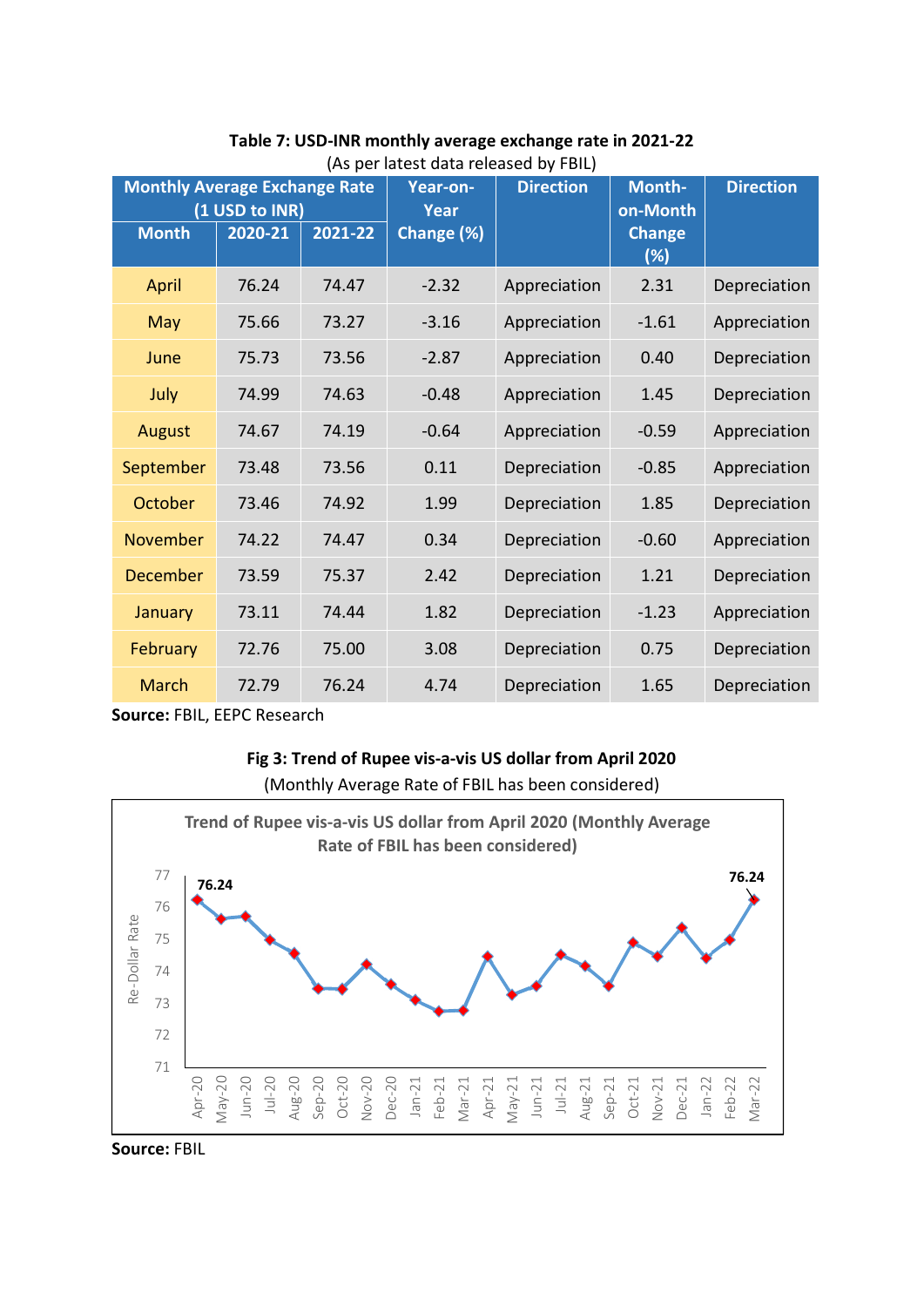**Rupee in March 2022 continued to depreciate vis-à-vis the US Dollar both on a on a monthon-month as well as year-on-year basis:** War between Russia and Ukraine created a panic in the financial markets worldwide and also resulted in sudden rise in crude prices. Rupee started depreciating from February 2022 as a combined effect.

#### **ANALYSIS OF INDIA'S ENGINEERING IMPORTS**

India's Engineering imports during March 2022 were valued at US\$ 10650.72 million compared to US\$ 9998.60 million in March 2021 registering a positive growth of 6.5 percent in dollar terms.

Engineering panels like iron & steel, non-ferrous metals, machinery, electrical & non-electrical and medicinal & pharmaceutical products witnessed an increase in import during March 2022 compared to March 2021. While machine tools, transport equipment, professional instrument, optical goods registered negative growth during the same.

The share of engineering imports in India's total merchandise imports has dropped during March 2022 in comparison to March 2021 which has been estimated at 17.5%.

The monthly engineering import figures for fiscal April- March 2022 vis-a-vis April- March 2021 is depicted below as per the latest availability of figure:

| US\$ Million  |         |          |            |  |  |  |  |  |  |
|---------------|---------|----------|------------|--|--|--|--|--|--|
| <b>Months</b> | 2020-21 | 2021-22  | Growth (%) |  |  |  |  |  |  |
| April         | 3858.97 | 8454.25  | 119.1      |  |  |  |  |  |  |
| May           | 6433.42 | 8697.51  | 35.2       |  |  |  |  |  |  |
| June          | 4558.01 | 9533.91  | 109.2      |  |  |  |  |  |  |
| July          | 5571.34 | 8119.31  | 45.73      |  |  |  |  |  |  |
| August        | 6599.67 | 7908.45  | 19.8       |  |  |  |  |  |  |
| September     | 6350.82 | 8697.24  | 36.9       |  |  |  |  |  |  |
| October       | 7353.21 | 9444.26  | 28.4       |  |  |  |  |  |  |
| November      | 7549.27 | 9121.54  | 20.8       |  |  |  |  |  |  |
| December      | 9633.12 | 11150.29 | 15.7       |  |  |  |  |  |  |
| January       | 9180.59 | 10514.78 | 14.5       |  |  |  |  |  |  |
| February      | 8789.56 | 9408.10  | 7.0        |  |  |  |  |  |  |
| March         | 9998.60 | 10650.72 | 6.5        |  |  |  |  |  |  |

## **Table 8: Monthly engineering Imports**

The figure below depicts engineering imports **for April-March 2021 compared to April-March 2020**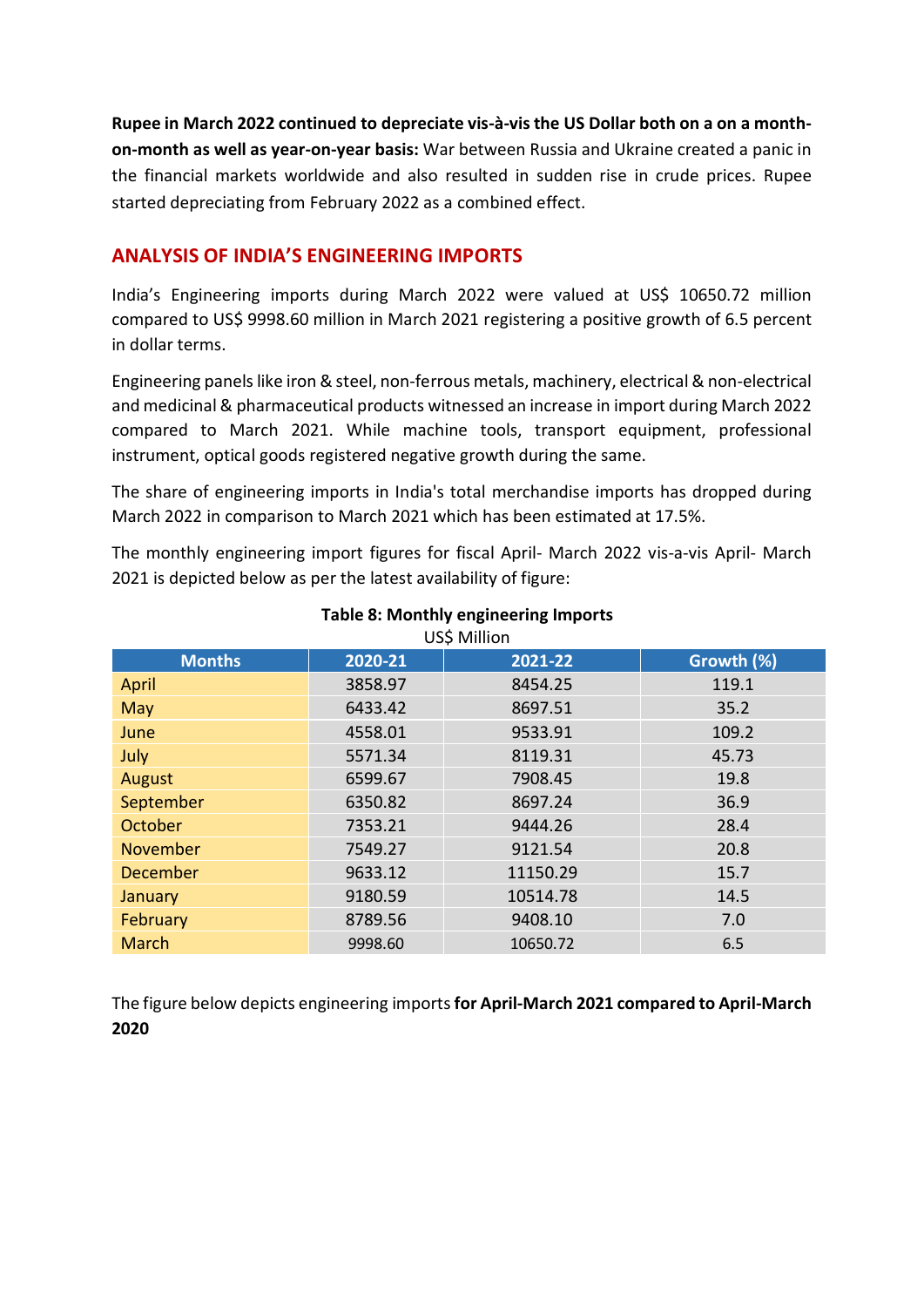

#### **Fig 4: Monthly Engineering Imports for April-March 2021 vis-a-vis April-March 2020**

Source: EEPC India analysis

#### **TREND IN ENGINEERING TRADE BALANCE**

We now present the trend in two way yearly trade for the engineering sector for this current fiscal 2020-21 (April-March) depicted in the table below:

| <b>Trade Flow</b>       | Apr  | May   June |      | July <b>N</b> | <b>Aug</b> | <b>Sep</b> | Oct,    | <b>Nov</b> | <b>Dec</b> | Jan     | <b>Feb</b> | <b>Mar</b> |
|-------------------------|------|------------|------|---------------|------------|------------|---------|------------|------------|---------|------------|------------|
| Engineering<br>Export   | 7.61 | 8.21       | 8.84 | 9.15          | 9.21       | 9.01       | 9.04    | 7.71       | 9.41       | 9.2     | 9.41       | 11.13      |
| Engineering<br>Import   | 8.45 | 8.70       | 9.53 | 8.12          | 7.91       | 8.70       | 9.44    | 9.12       | 11.15      | 10.51   | 9.41       | 10.65      |
| Trade<br><b>Balance</b> | 0.85 | 0.49       | 0.70 | 1.03          | 1.30       | 0.31       | $-0.40$ | $-1.42$    | $-1.74$    | $-1.29$ | 0.00       | 0.48       |

#### **Table 9: Monthly Trend in Engineering Trade Balance for the current FY**  $U(0<sup>2</sup> B)$

Source: DGCI&S, EEPC India Analysis

Figure 5 below depicts the yearly trend in engineering trade for this current fiscal 2020-21 (April-February)